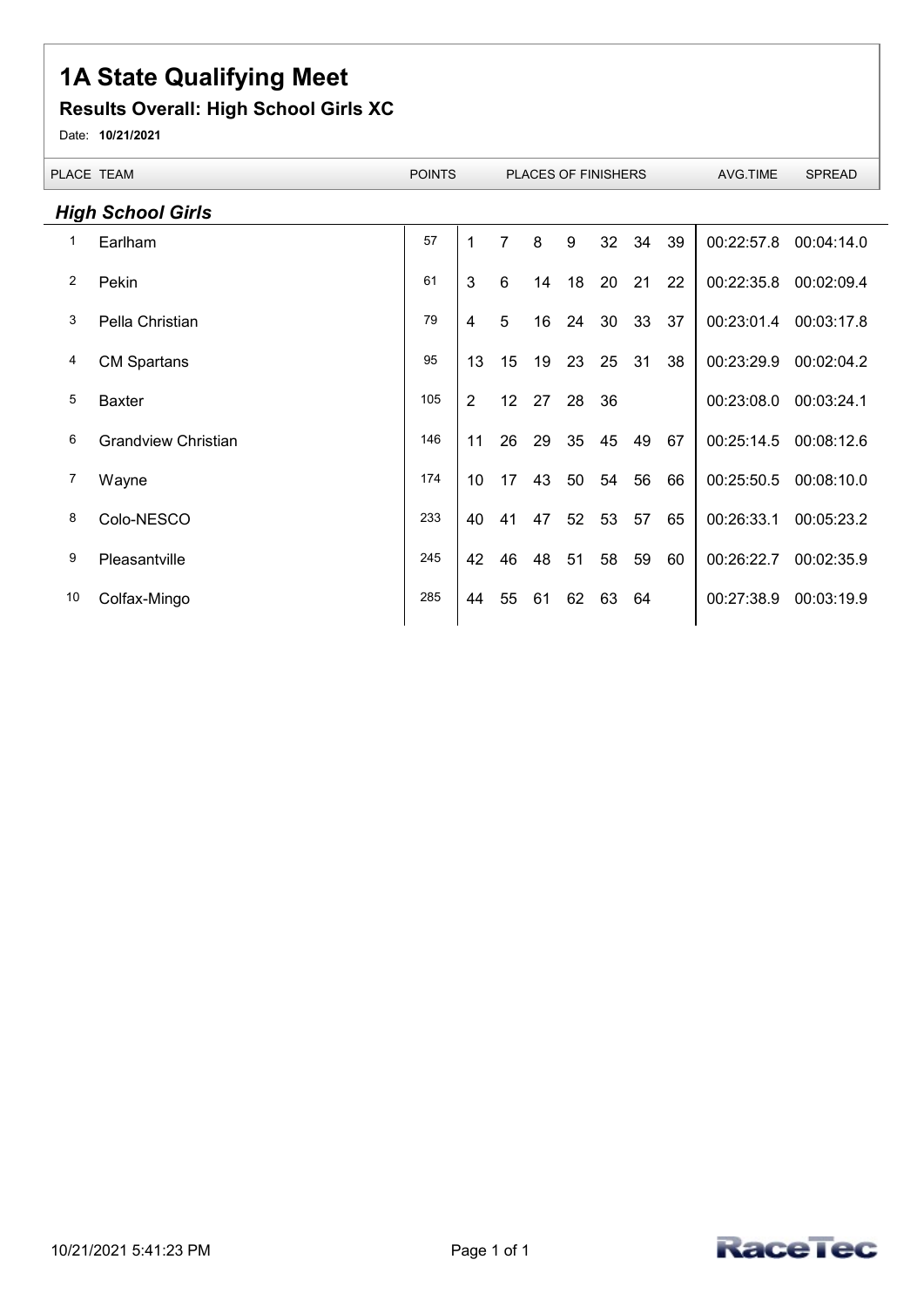| Pos | FirstName    | LastName       | Gender | Grade | Team name Time              |          | <b>XC Points</b> |
|-----|--------------|----------------|--------|-------|-----------------------------|----------|------------------|
|     | 1 Olivia     | Spurling       | Female |       | Earlham                     | 00:20:43 | 1                |
|     | 2 Rylee      | Dunkin         | Female |       | Twin Cedars 00:20:52        |          | <5               |
|     | 3 Elie       | Tuhn           | Female |       | Baxter                      | 00:20:55 | 2                |
|     | 4 Lauren     | Steigleder     | Female |       | Pekin                       | 00:21:04 | 3                |
|     | 5 Joslyn     | Terpstra       | Female |       | Pella Christia 00:21:04     |          | 4                |
|     | 6 Payten     | Poling         | Female |       | Van Buren                   | 00:21:06 | <5               |
|     | 7 Ellie      | Baker          | Female |       | Martensdale \times 00:21:09 |          | <5               |
|     | 8 Jaclyn     | <b>Holmes</b>  | Female |       | Pella Christia 00:21:16     |          | 5                |
|     | 9 Lauren     | Derscheid      | Female |       | Pekin                       | 00:21:32 | 6                |
|     | 10 Faith     | Neeley         | Female |       | Van Buren                   | 00:21:39 | $5$              |
|     | 11 Lily      | <b>Dixon</b>   | Female |       | Earlham                     | 00:21:46 | 7                |
|     | 12 Cheyanne  | <b>Bruns</b>   | Female |       | Twin Cedars 00:22:08        |          | <5               |
|     | 13 Hannah    | Frank          | Female |       | Earlham                     | 00:22:24 | 8                |
|     | 14 Taylor    | Jensen         | Female |       | Earlham                     | 00:22:36 | 9                |
|     | 15 Ava       | Goben          | Female |       | Wayne                       | 00:22:38 | 10               |
|     | 16 Clara     | Hol            | Female |       | Grandview CI 00:22:42       |          | 11               |
|     | 17 Zoey      | Gliem          | Female |       | <b>Baxter</b>               | 00:22:46 | 12               |
|     | 18 Alexis    | Houge          | Female |       | CM Spartans 00:22:47        |          | 13               |
|     | 19 Josephine | Wearmouth      | Female |       | Martensdale \times 00:22:48 |          | <5               |
|     | 20 Mia       | Clark          | Female |       | Pekin                       | 00:22:51 | 14               |
|     | 21 Avery     | Fricke         | Female |       | CM Spartans 00:22:51        |          | 15               |
|     | 22 Karis     | Fikkert        | Female |       | Pella Christia 00:22:52     |          | 16               |
|     | 23 Hagan     | Arnold         | Female |       | Wayne                       | 00:22:52 | 17               |
|     | 24 Audrey    | Fariss         | Female |       | Pekin                       | 00:23:03 | 18               |
|     | 25 Karley    | Ruiz-Genovese  | Female |       | CM Spartans 00:23:04        |          | 19               |
|     | 26 Sarah     | Eubanks        | Female |       | Pekin                       | 00:23:11 | 20               |
|     | 27 Emily     | Laumeyer       | Female |       | Pekin                       | 00:23:13 | 21               |
|     | 28 Zoey      | Johnson        | Female |       | Pekin                       | 00:23:14 | 22               |
|     | 29 Meyaurah  | Pratt          | Female |       | CM Spartans 00:23:15        |          | 23               |
|     | 30 Metje     | Michmershuizen | Female |       | Pella Christia 00:23:24     |          | 24               |
|     | 31 Erica     | Houge          | Female |       | CM Spartans 00:23:38        |          | 25               |
|     | 32 Campbelle | Oshirak        | Female |       | Ankeny Chris 00:23:43       |          | <5               |
|     | 33 Katie     | Murphy         | Female |       | Grandview CI 00:23:46       |          | 26               |
|     | 34 Emie      | Tuhn           | Female |       | Baxter                      | 00:23:46 | 27               |
|     | 35 Regan     | Russell        | Female |       | Baxter                      | 00:23:51 | 28               |
|     | 36 Naomi     | Parlee         | Female |       | Grandview CI 00:23:55       |          | 29               |
|     | 37 Maryann   | Hart           | Female |       | Martensdale \; 00:23:56     |          | <5               |
|     | 38 Katy      | Roose          | Female |       | Pella Christia 00:24:00     |          | 30               |
|     | 39 Ashlyn    | Davis          | Female |       | CM Spartans 00:24:00        |          | 31               |
|     | 40 Mia       | Terry          | Female |       | Earlham                     | 00:24:06 | 32               |
|     | 41 Grace     | Vermeer        | Female |       | Pella Christia 00:24:09     |          | 33               |
|     | 42 Katie     | Steward        | Female |       | Earlham                     | 00:24:10 | 34               |
|     | 43 Priscilla | Nicholson      | Female |       | Grandview CI 00:24:17       |          | 35               |
|     | 44 Lily      | Vancise        | Female |       | Baxter                      | 00:24:19 | 36               |
|     | 45 Jenna     | Van Maanen     | Female |       | Pella Christia 00:24:22     |          | 37               |
|     | 46 Sarah     | Tschantz       | Female |       | CM Spartans 00:24:51        |          | 38               |